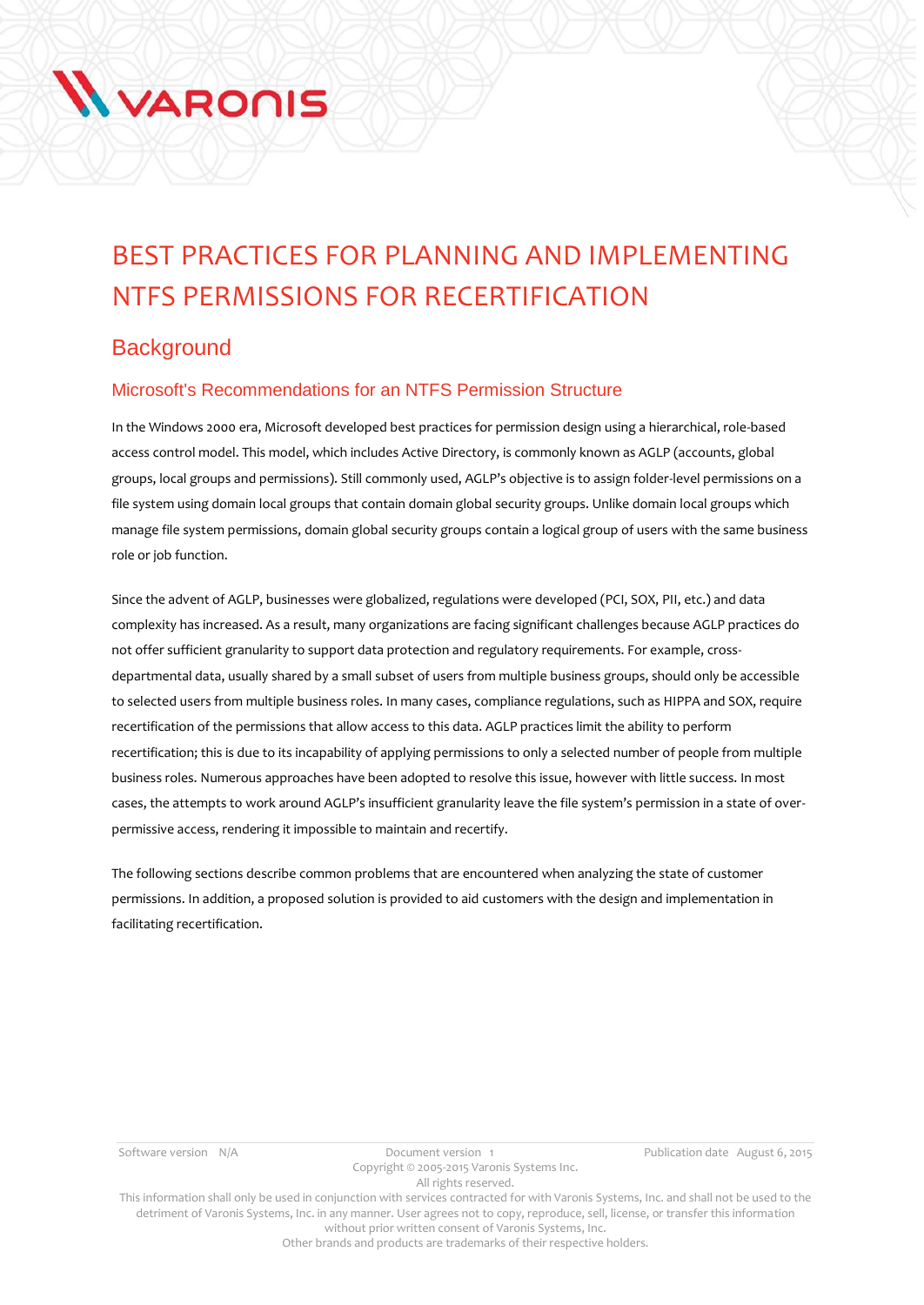# Common Permission Implementation Issues

#### Over-Permissive Access to Sensitive Data is Caused by Using Functional Groups

A common practice is to grant an entire functional group, business role, or global access group, permissions to a data share. Because Microsoft requires that permissions be granted through Active Directory groups, this method is widely used to provide access. Although this approach ensures that users who require access have sufficient rights, it also poses a security risk. Many unauthorized users are also granted permission to sensitive data, mainly because they are included as a member of a specific role.

#### User and Non-Group Permissions are Directly Assigned on an ACL

Another way to manage permissions on sensitive data is to directly grant user accounts permissions on the folder instead of using security groups. This ensures that only authorized users have access; however, it also makes permission recertification a very complicated and tedious process. Granting direct permission makes it difficult to effectively manage access across the file system, especially when a user, whose role was changed or employment was terminated, no longer requires access.

#### Ordinary Users are Intentionally Assigned Full Control Permissions

In many cases, administrators intentionally grant Full Control permissions to ordinary business users. This approach poses a security risk; in the event of a security breach, a malware or cyber- attack, Full Control permissions could be leveraged to perform nefarious activities. For example, these nefarious activities can include removing all permissions from other groups, deleting all data within the folder, and other harmful activities. Business users with Full Control permissions may also inadvertently change folder permission settings, resulting in the loss of access or deletion of data.

#### Ordinary Users are Unintentionally Assigned Full Control Permissions

IT administrators may unintentionally grant Full Control permissions to ordinary business users by failing to limit default *Owner* rights. While unintentional, this approach also poses a security risk for the same reason identified earlier.

It is important to note that Owner rights should be explicitly defined on the ACL with Modify permissions and *not* Full Control permissions. Additionally, attempts to remove Owner rights will only remove the visual display of the permission and revert the Owner rights to Full Control.

#### IT Administrators are Unnecessarily Granted Full Control Permissions

IT administrators are usually granted Full Control permissions to all data, including sensitive data. Although this practice may be acceptable in tightly controlled organizations, the prevalence of IT outsourcing has caused the governance of administrative groups to become careless and negligent.

#### Failure to Audit and Recertify Access

In most environments, there is no clear definition of what data is considered sensitive. In cases where sensitive data is identified, having both multiple functional security groups and direct permissions can cause auditing access and permission recertification to be a complicated and time-consuming task for organizations. Data owners who fail to audit and recertify access to sensitive data risk its unexpected exposure.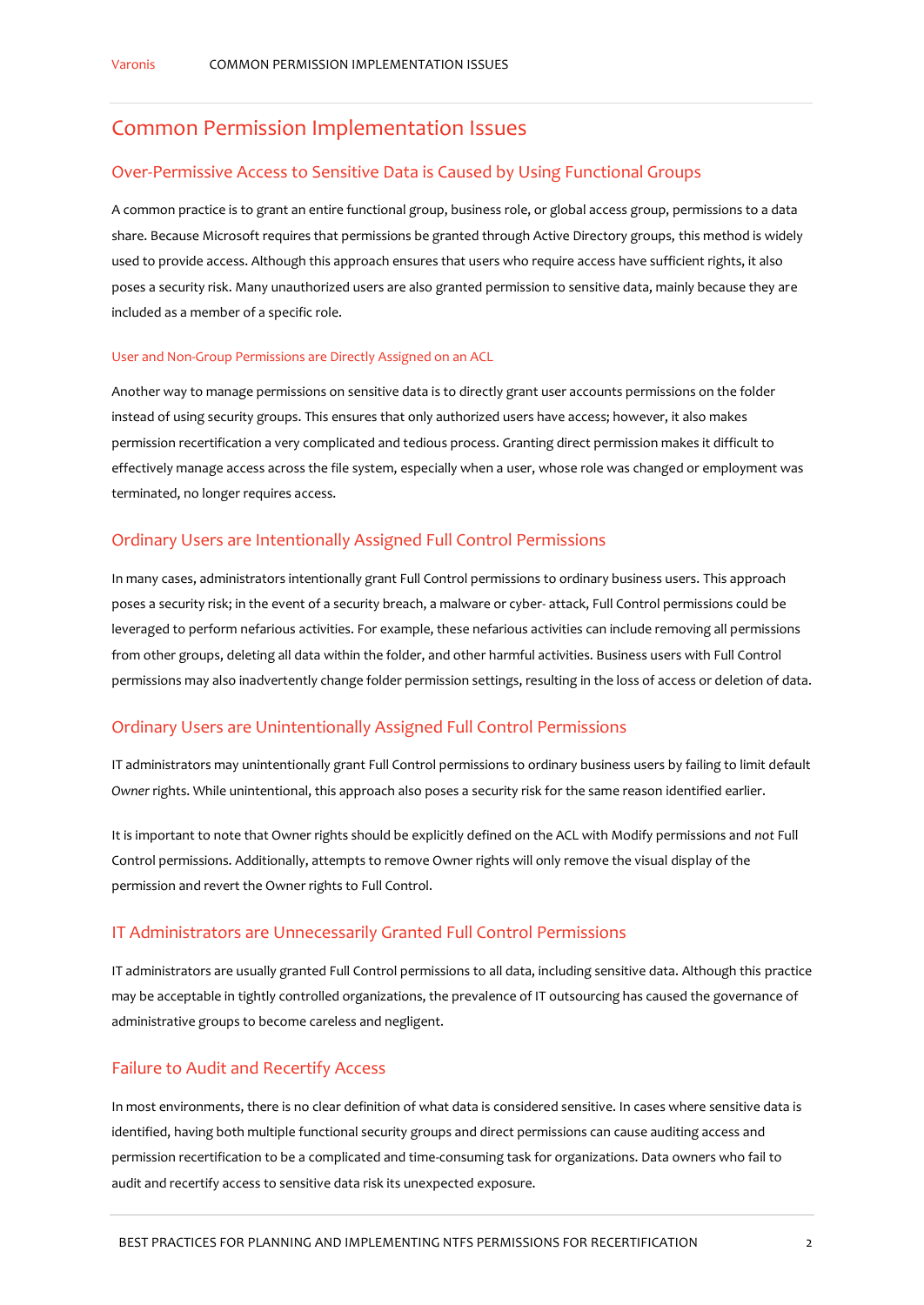# A Proposed Solution to Meet the Requirements of Recertification

#### Identify Actively Accessed Sensitive Data

Because home drives and public group shares usually do not require permission recertification, they can be managed through role-based access using MSFT AGLP and identity management tools. For data that requires more granular protection, such as folders containing sensitive data, permission management should be based on the content of the data and not the functional role of the users requiring access. Data-specific security groups should be created for these folders and direct permissions should be avoided.

For example, a services firm may have sensitive customer data that should only be accessible to specific individuals. Once the folders that contain this data are identified, permissions should be granted only to individuals in a contentspecific group. Departmental groups should not be assigned permissions on the folder.

#### Identify and Utilize Data Owners in the Recertification Process

The owners of sensitive and protected data should be identified and involved, not only in the permission authorization process but also in the recertification process. Owner-to-data mapping should be managed and maintained to ensure proper execution of both the authorization and recertification processes.

#### Define Standards for Access Permissions

Many customers utilize many different types of permissions, including Read, Write, Modify, Full, and so on. It is recommended that customers adopt a least privilege permission model and minimize the permissions used to grant access. In most cases, Read and Modify permissions are the only permissions required by business users. These permissions should be assigned through directory-specific security groups and not role-based groups. Using directoryspecific security groups to govern access to sensitive data reduces the risk of direct permissions and ensures proper execution of recertification.

For example, a manufacturing company may have legacy permissions which allow Read, Write, List, Modify, Execute and special permissions for allowing role-based access to sensitive information. The consumers of this data could include users from Product Management, company executives, Project Management, and Engineering teams. In most cases, only a few key members from each team should be modifying the data. Enforcing an access standard, where there is only one folder-specific Read group and one folder-specific Modify group, reduces complexity, facilitates recertification and ensures that only privileged users can modify data.

#### Define the Authorization and Recertification Process

Once data owners have been identified and permissions have been granted according to the defined permission standards, it is critical to develop an ongoing authorization and recertification process. This will ensure that data permission integrity is controlled and maintained. The failure to develop and maintain an authorization and recertification process will cause the permissions to revert to their previously chaotic state.

#### Define Audit and Exception Reporting

From an operational stand point, building a proper permission structure, defining an access provisioning process and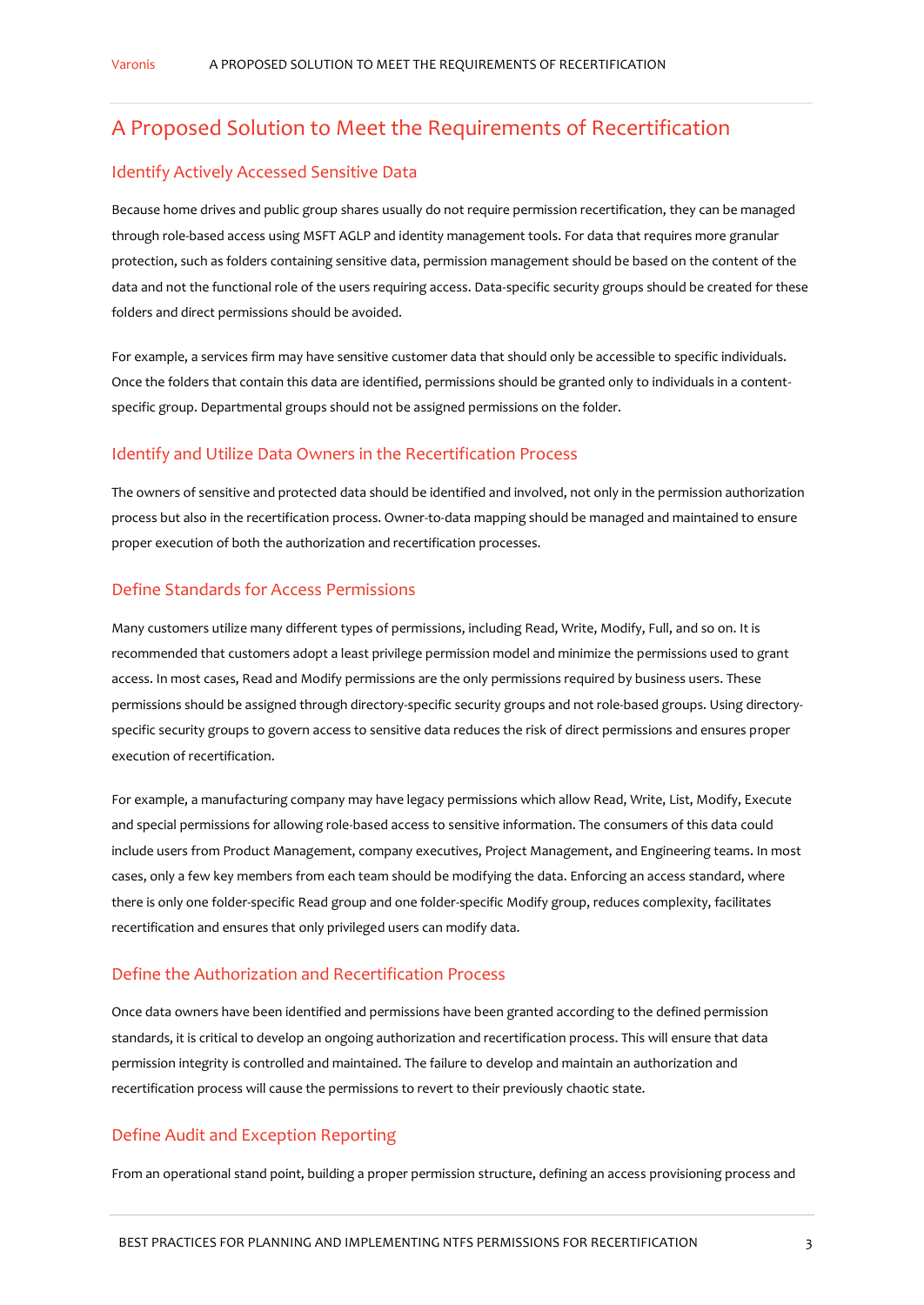developing a recertification process are not sufficient. Continuous monitoring of permission granting and revocation is required to identify exceptions and to ensure the integrity of designed permission structure.

### Ensure That There Are No Exceptions to the New Access Provisioning Authorization and Recertification Process

Once the authorization and recertification process is developed and deployed, it is imperative that all access provisioning occurs through the accepted process. Failing to do so will cause permissions to revert to their previously chaotic state. All stakeholders must take this into account when developing the process.

## Ensure Strict Control of Administrative Group Membership to Meet Least Privilege Administrative Access

It is important to identify IT personnel that are responsible for managing access to data and grant them (and only them) full NTFS rights on the folders. IT administrators who do not manage access to data, such as Exchange administrators, Windows administrators, and storage administrators, should not be granted rights on the folders.

# Other Recommended Best Practices

#### Utilizing Share and NTFS Permissions

When accessing data over a network, the most restrictive share or NTFS permissions will govern user accessibility. It is recommended to leave Share access open to Everyone and manage access via NTFS permissions. The proper use of the NTFS inheritance setting provides more granular security settings than Share permissions.

#### The Use of Global Access Groups

Global access groups should only be used to grant users access to public information. Some organizations may choose to grant List permissions to their entire share structure, thus making it easier for employees to navigate within the share. Other organizations choose to restrict List permissions to Everyone due to the naming convention of their folders and files. If folder or file names reveal sensitive information (i.e., client or project names), List permissions should *not* be granted to Global Access Groups on the share.

#### The Use of Functional Security Groups

For departmental folders, information is usually made available to all users within the same business unit. In this case, functional security groups should be used. By using Identify and Access Management applications, users with a specific function are granted access to all the relevant information. However, with protected and sensitive data, NTFS inheritance should be restricted and data-specific security groups should be used to govern user access.

#### The Use of NTFS Inheritance

NTFS inheritance should be used whenever possible so that permission control and recertification are manageable. Inheritance should be restricted only when the data set is accessible to a smaller set of users than the parent folder. When inheritance is restricted, permissions should be managed differently and data owners should be identified in order to facilitate a proper provisioning and recertification process.